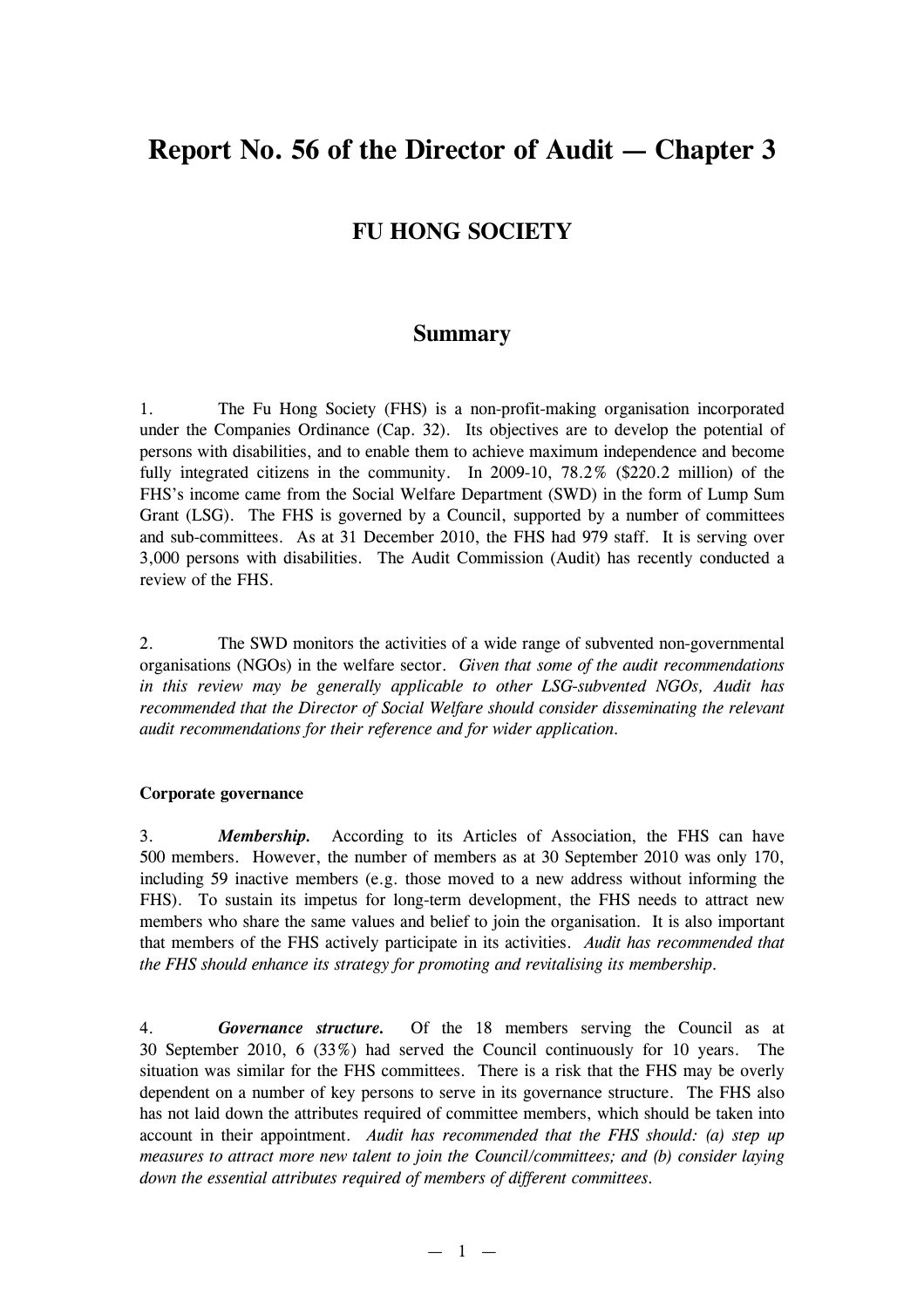5. *Attendance at meetings.* There is room for improvement in the attendance of some Council/committee meetings. In spite of the low attendance of some members, there were cases where they were reappointed to the Council/committees. *Audit has recommended that the FHS should: (a) remind Council/committee members to attend meetings as far as possible; (b) take into account the attendance records of committee members when considering their reappointments; and (c) provide FHS members with the attendance statistics of Council members who stand for re-election.*

6. *Roles of the President and Vice Presidents.* As at 30 September 2010, the FHS had a President and three Vice Presidents. The FHS had not clearly specified their roles. The FHS's Audit Committee reports directly to the President, instead of to the Council which is the governing board. *Audit has recommended that the FHS should: (a) clearly delineate the division of roles and line of responsibilities among the Council, the President and the Vice Presidents; and (b) ensure that the Audit Committee reports regularly to the Council.*

7. *Declaration of interests.* Under the FHS's two-tier reporting system for the declaration of interests, Council/committee members need to disclose their general interests upon appointment/reappointment in a declaration form. Audit review found that there were late submissions of declaration forms. *Audit has recommended that the FHS should ensure that Council/committee members submit their declaration forms promptly.*

#### **Standard of services and performance management**

8. *Funding and Service Agreements (FSAs).* The FHS has entered into FSAs with the SWD. The FSAs set Essential Service Requirements (ESRs) and Service Quality Standards (SQSs) for LSG-subvented services. Service units conduct self-assessment of compliance with the ESRs/SQSs. The FHS guidelines do not provide adequate guidance on self-assessment. During audit visits to four service units, Audit could not find records of self-assessment. Audit also noted that there were shortcomings in their implementation of the SQSs. *Audit has recommended that the FHS should ensure that: (a) clear guidelines on self-assessment are provided to service units; (b) self-assessments are properly documented; and (c) shortcomings identified during self-assessments are promptly rectified.*

9. *Inspection of service units.* The SQS Coordinating Team organises inspection visits to service units to ensure compliance with the SQSs. The inspection cycle is long and there are no established procedures for the Team to follow up its recommendations. *Audit has recommended that the FHS should enhance the inspection mechanism of the Team.*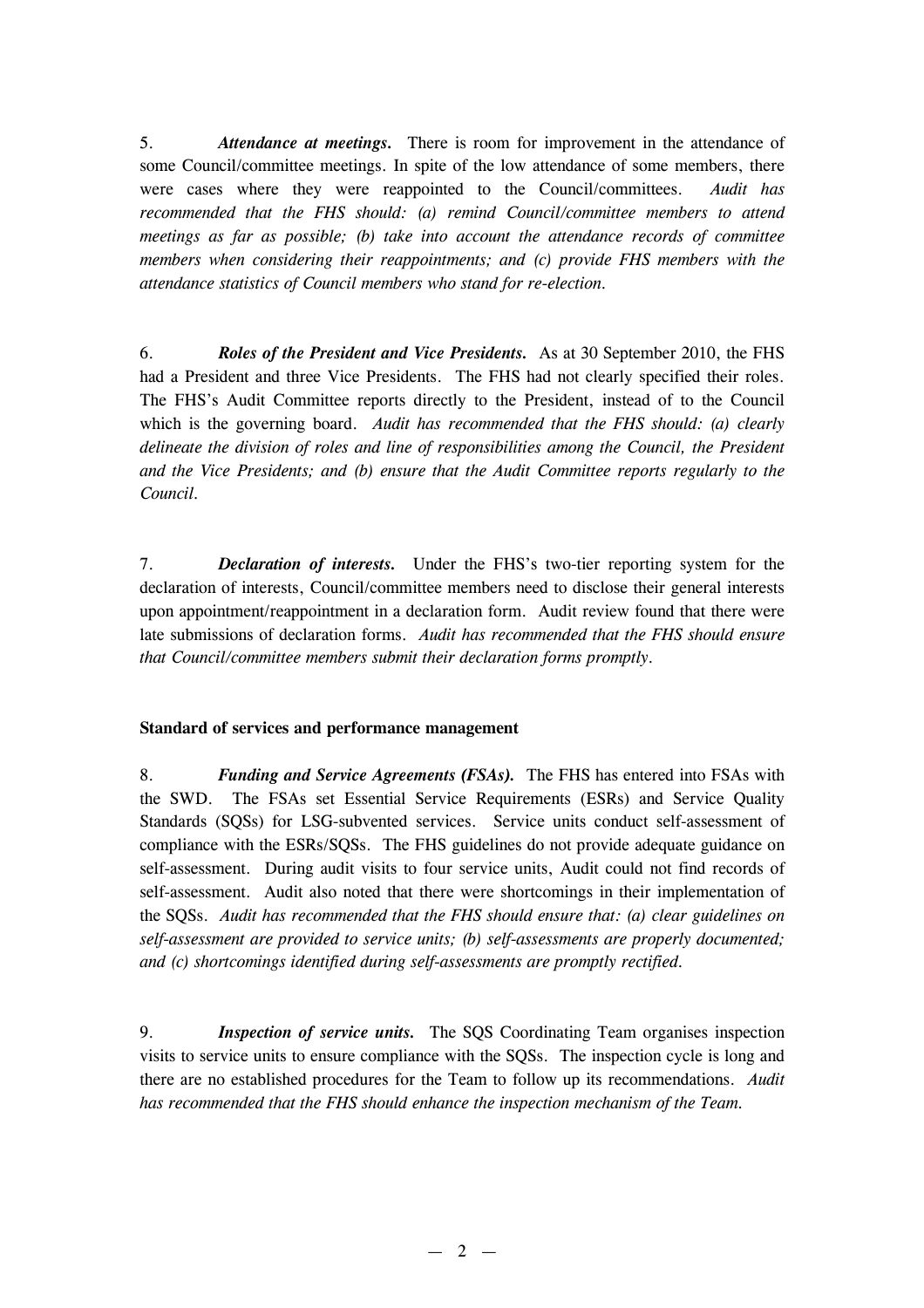10. *Performance measurement and reporting.* Of the 29 key performance indicators (KPIs) for 2010-11, the targets of 11 KPIs were set lower than the actual performance in past three years. Besides, the FHS had only published selected KPIs in its annual report. *Audit has recommended that the FHS should: (a) periodically review the KPI targets; and (b) consider publishing more KPIs in the public domain.*

#### **Financial and fund management**

11. *Management of the LSG Reserve.* Despite the substantial amount (\$90 million at 31 March 2010) of its LSG Reserve, the FHS has not formulated a strategic plan for setting the priority and timeframe for using it. *Audit has recommended that the FHS should formulate a strategic plan for using the LSG Reserve.*

12. *Investment strategy.* An investment strategy helps an organisation select its investment portfolio. The FHS had not laid down such an investment strategy for its LSG Reserve. *Audit has recommended that the FHS should formulate and document an investment strategy.*

13. *Capital expenditure.* The LSG is intended for funding operating expenditure. For major acquisitions or renovation works, NGOs should tap the Lotteries Fund. Audit noted that the FHS carried out considerable renovation works for its premises in 2009-10. The cost (some \$2 million) of the works was met by the LSG. *Audit has recommended that the FHS should: (a) seek the advice of the SWD on the appropriateness of charging the cost of the works to the LSG; and (b) in consultation with the SWD, devise guidelines on the use of the LSG for funding capital expenditure.*

14. *Administrative support for non-subvented activities.* The FHS charged all central administrative costs to the LSG, although some of the costs were related to administrative support for non-subvented service units. *Audit has recommended that the FHS should, in consultation with the SWD, devise a mechanism to apportion the central administrative costs between subvented and non-subvented activities.*

15. *Accommodation for non-subvented activities.* The FHS's Hin Dip Centre, located within an FHS premises, provides non-subvented activities. The FHS has charged the Centre a fixed monthly rental. Since September 2006, no rental adjustment has been made. *Audit has recommended that the FHS should, in consultation with the SWD, revise the basis of calculation of the rentals, taking into account changes in cost elements over the years.*